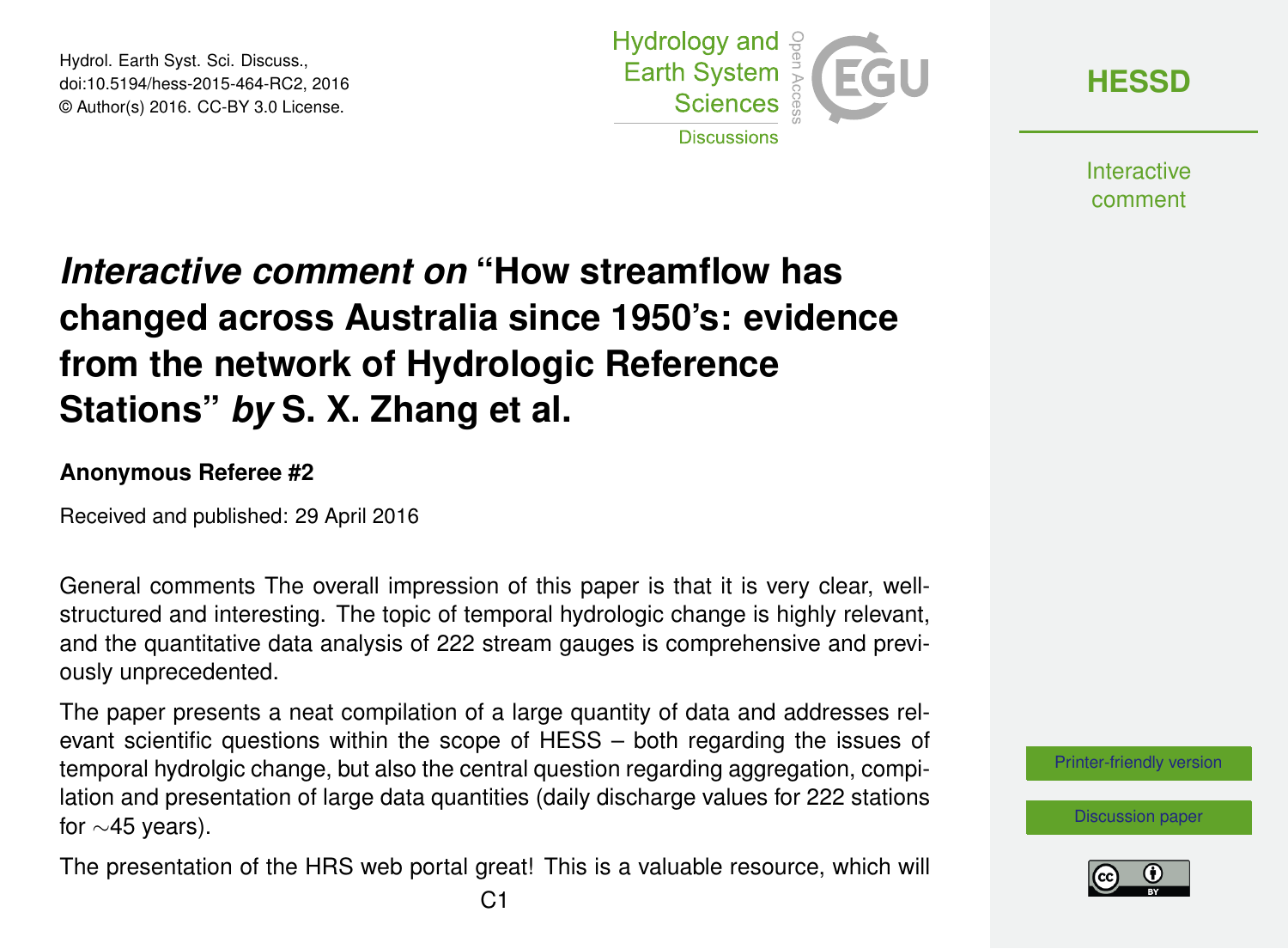be of great use for the international hydrological community. A paper such as "How streamflow has changed across Australia. . ." will (apart from its research significance in other ways) have an additional value of helping more researches find the publicly available Australian discharge data.

The paper is written in a clear, consise and straightforward manner, answering most questions that arise. The title clearly reflects the contents of the paper. The language is (as far as I can judge) fluent and correct, the paper is generally very readable. The mathematical formulae, symbols, abbreviations, and units correctly are correctly defined and used. The length of the paper is exemplary short, but still comprehensive enough.

The abstract provides a concise and complete summary, although I'm slightly confused about the expression 'living gauges'.

The scientific methods and assumptions are valid and clearly outlined, allowing reproduction (and traceability of results, as all data and used equations are publicly accessible). The statistical methods are thoroughly explained, and the decision to have these equations in an appendix is wise. The amount and quality of supplementary material is considered appropriate, and the figures and tables are generally in good shape, and are referred to accordingly.

In general, the number and quality of references seems appropriate for the topic, even though I think that a few more references regarding climate change could have been provided. Especially, I miss a reference to the most recent IPCC which would be of value here.

The scientific approach and the applied methods are valid and the results are to be sufficient to support the interpretations, and the substantial conclusions that are reached.

Specific comments My primary concern regards the limited reasoning regarding how the temporal change in streamflow is interrelated to a temporal change in precipitation.

## **[HESSD](http://www.hydrol-earth-syst-sci-discuss.net/)**

**Interactive** comment

[Printer-friendly version](http://www.hydrol-earth-syst-sci-discuss.net/hess-2015-464/hess-2015-464-RC2-print.pdf)

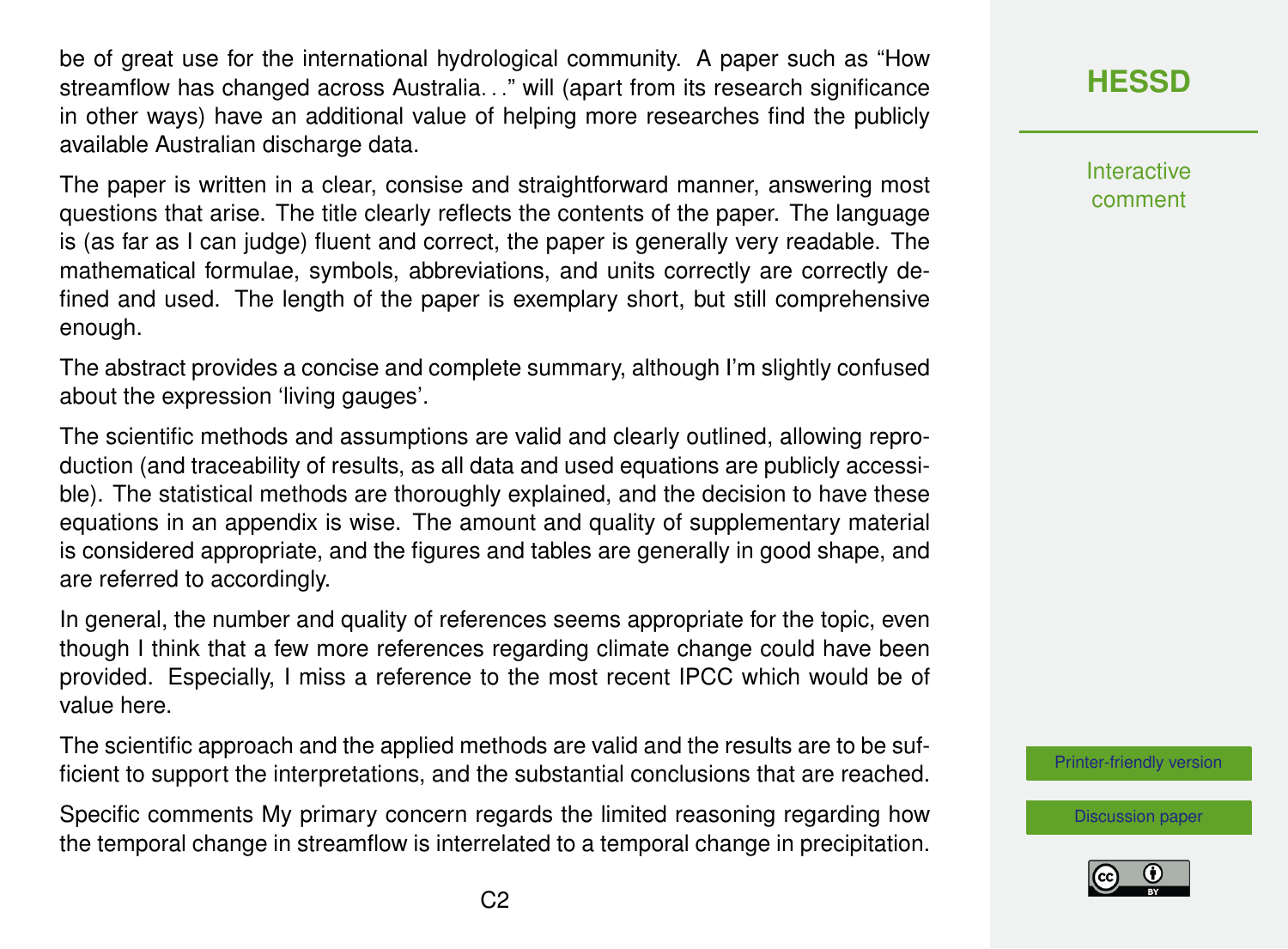The authors mention clearly that this is not within the scope of the study – which of course is fine. However, the dry period in the last decade in the south-eastern and south-western region is mentioned as a cause of some of the general downward trend. Although a thorough analysis is of course not viable within the scope of this paper, it would be nice to (if possible) have some discussion regarding the likeliness of this downward trend only being a consequence of the rainfall during a few dry years, or if the trend is likely to be consistent in the longer time perspective. Looking at table 2, at the years of the step change – 1996 is clearly the most dominating year (13 of 22!): an added reflection regarding the impacts of this (probably very non-normal) hydrological year would be interesting. How much impact does this "outlier year" have on the temporal trend? Would the same general pattern be seen even if it was to be omitted from the analysis? I do not request you to do the complete analysis of this issue, but some kind of (further) discussion on the topic could be useful.

Also, I believe that most data is available from the 1950's and onwards. However, I guess that longer time series should be available at least for some gauges. A comparison regarding an even more long-term time series would give additional weight to the results – although, this may be the subject of another study.

Line 152 – please also add the median time-series length.

Lines 206-208 – is any of this presented here? Or mainly as background info to the tables/figures?

Line 262 – shouln't also land-use changes be mentioned in this context?

One last comment: the fact that different hydrologic years are used for different stations (if I understand it correct) – will this have an impact on the results (lines 149-151)?

Technical corrections There are hardly any technical corrections that need to be addressed in the paper. The authors have made a robust study, and compiled the data in a presentable and concise manner.

**[HESSD](http://www.hydrol-earth-syst-sci-discuss.net/)**

**Interactive** comment

[Printer-friendly version](http://www.hydrol-earth-syst-sci-discuss.net/hess-2015-464/hess-2015-464-RC2-print.pdf)